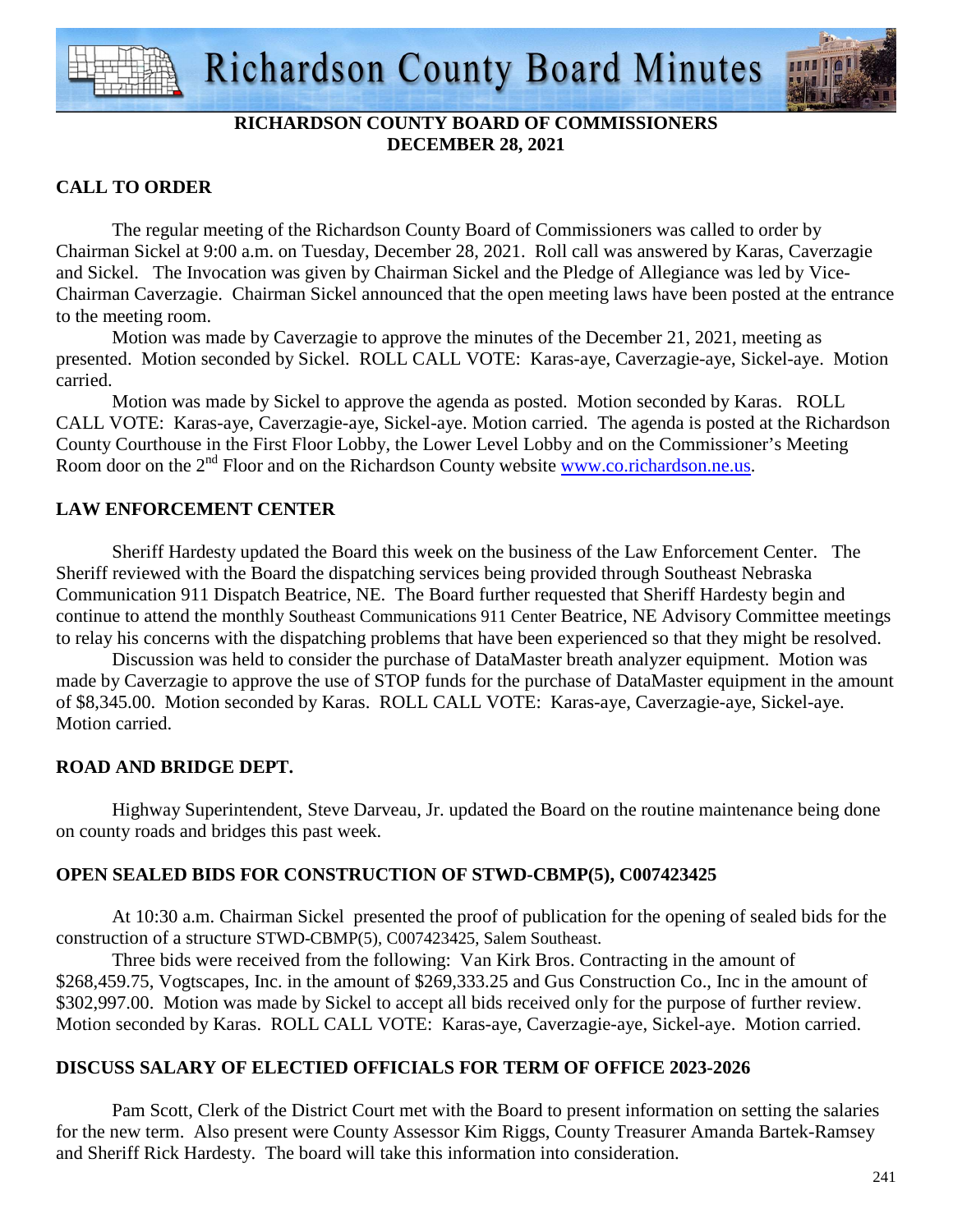

### **CORRESPONDENCE/OTHER**

### **Pictometry**

 A motion was made by Caverzagie to enter into an agreement with the City of Falls City for a Joint Aerial Photo Project "Pictometry". Motion seconded by Karas. ROLL CALL VOTE: Karas-aye, Caverzagieaye, Sickel-aye. Motion carried.

December 28, 2021

## **CLAIMS**

Motion was made by Sickel to allow the payment of all claims that were submitted today. Motion seconded by Karas. ROLL CALL VOTE: Karas-aye, Caverzagie-aye, Sickel-aye. Motion carried.

> *(The claims listed below are available for public inspection at the office of the County Clerk during regular business hours.)*

### **GENERAL FUND**

| Amazon, sub                                                                                                                       | 179.00       |
|-----------------------------------------------------------------------------------------------------------------------------------|--------------|
| CMC, serv                                                                                                                         | 1830.00      |
| Crook, Eric, serv                                                                                                                 | 975.00       |
| Culligan, serv                                                                                                                    | 77.36        |
| East Richardson Rural Water #2, serv                                                                                              | 299.63       |
| Fairfield Inn & Suites, lodg                                                                                                      | 459.80       |
| Falls City Mercantile, supp                                                                                                       | 183.50       |
| Fankhauser, Nelsen, Werts, Ziskey & Merwin, serv<br>C20-32 D. Baxter, CR20-33 K Simpson, CR21-141 R. Bookout, CR20-75 K. Hoagland | 1047.50      |
| First Concord, fees                                                                                                               | 238.00       |
| Galls, supp                                                                                                                       | 1064.88      |
| Handley Law Office, serv                                                                                                          | 2280.00      |
| CR21-134 E. Marquez, CR21-408 J. McNeely, CR20-362 J. Vaughan                                                                     |              |
| Holiday Inn, lodg                                                                                                                 | 114.95       |
| Karas, Rick, reimb                                                                                                                | 329.28       |
| Lincoln National Life Ins., ins.                                                                                                  | 1122.69      |
| Medica, ins                                                                                                                       | 45596.53     |
| Mercure, Steven, serv                                                                                                             | 5750.00      |
| NE Public Health Environmental Lab, serv                                                                                          | 105.00       |
| Postmaster, supp.                                                                                                                 | 290.00       |
| Radiology Associates, serv                                                                                                        | 438.00       |
| Richardson County Sheriff Petty Cash, reimb                                                                                       | 745.03       |
| Richardson County Vendor, FICA/retire/etc                                                                                         | 20280.68     |
| True Value, supp                                                                                                                  | 41.45        |
| ULine, supp                                                                                                                       | 343.13       |
| Wolfe's Printing, supp.                                                                                                           | 195.61       |
| Payroll Expense                                                                                                                   | 94462.41     |
| <b>TOTAL GENERAL FUND</b>                                                                                                         | \$178,449.43 |